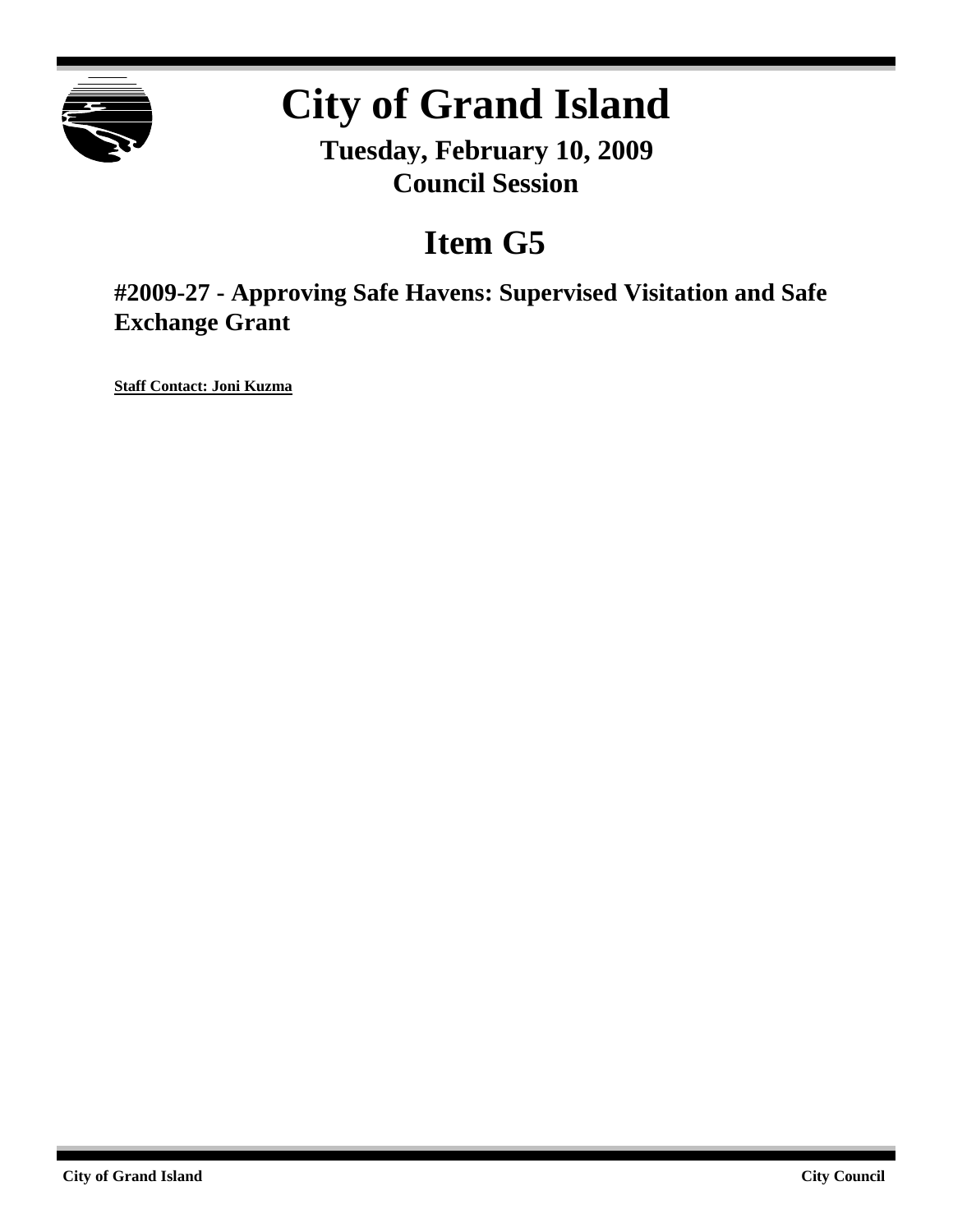# **Council Agenda Memo**

| <b>From:</b>                   | Joni Kuzma, Community Development                                                                                   |
|--------------------------------|---------------------------------------------------------------------------------------------------------------------|
| <b>Council Meeting:</b>        | February 10, 2009                                                                                                   |
| Subject:                       | Approving Application and Memorandum of<br>Understanding for Safe Havens: Office on<br>Violence Against Women Grant |
| <b>Item <math>\#</math>'s:</b> | $G-5$                                                                                                               |
| $Presenter(s):$                | Joni Kuzma,<br><b>Community Development Administrator</b>                                                           |

## **Background**

The City of Grand Island has been a recipient of Safe Haven Supervised Visitation and Safe Exchange Program Grants from the U.S. Department of Justice for the development and implementation of a Supervised Visitation and Exchange Center in Grand Island. The grant requires that eligible applicants must fall into one of the three following categories: Units of Local Government, Indian Tribe, or Faith-Based or Community Organizations. The grant further requires that the eligible entity enter into a collaborative working relationship with state and local courts and a non-profit, non-governmental entity in the local community that provides local shelters and programs for domestic violence and sexual assault victims (i.e. The Crisis Center, Inc.).

The City received a \$119,983 Planning Grant for September 2003-2005 and a two-year \$349,950.00 Planning/Implementation grant for 2006-2008. A Memorandum of Understanding between the City of Grand Island, the Crisis Center, and the courts was approved for both of these grant applications by Council in 2003 and in 2006. This funding from the Office on Violence Against Women enabled Grand Island to open a supervised visitation and exchange center.

The Heartland Family Visitation Center has been providing services since May 2006 and celebrated service to its 100<sup>th</sup> family in December 2008. The Heartland Family Visitation Center is located at 204 N. Locust, incorporated as a 501(c)(3) in December 2006 and has a nine member Board of Directors to oversee operations.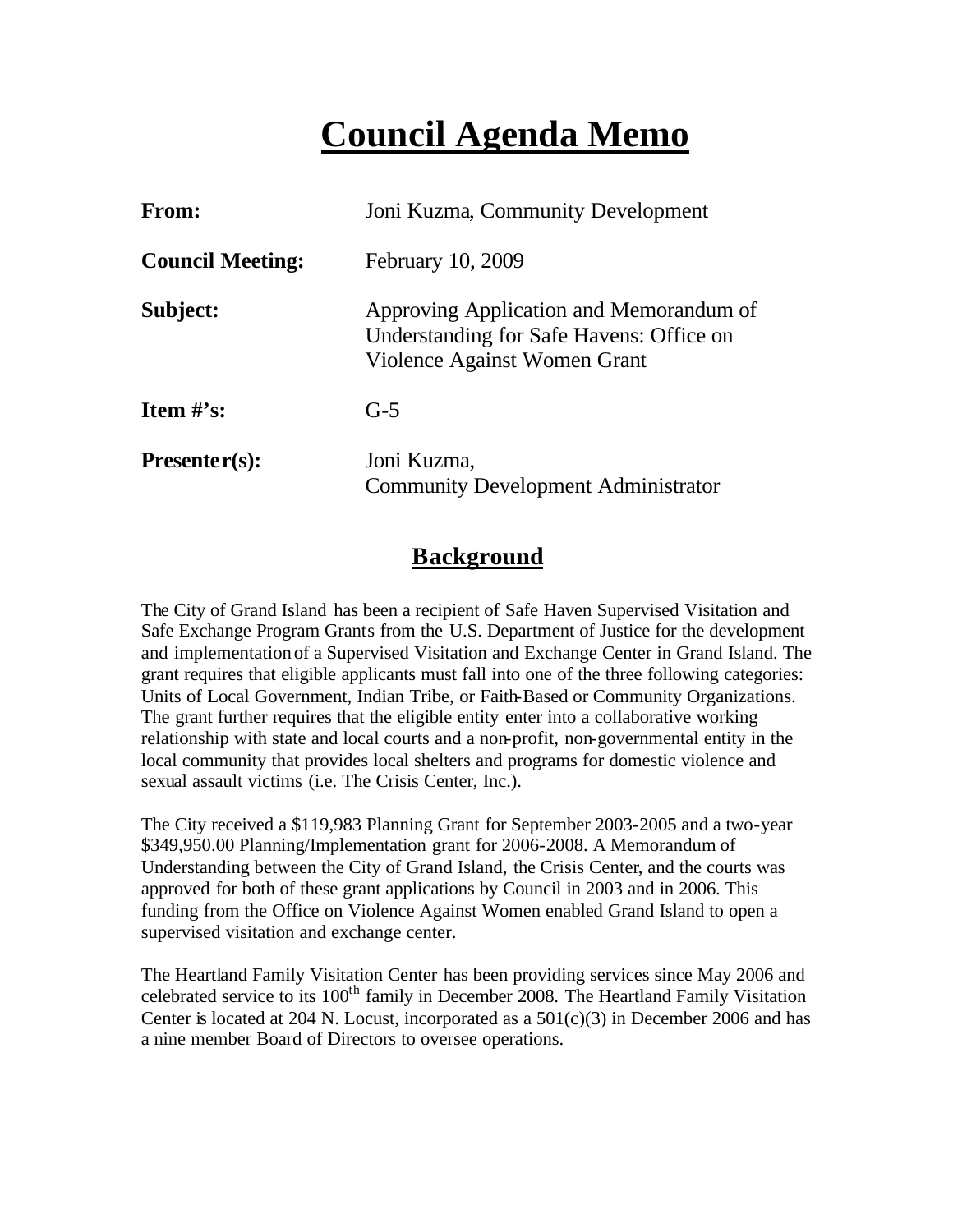# **Discussion**

A five-year grant is available to the City for 2009 - 2012 funding for operations of the Heartland Family Visitation Center and is due February 19, 2009. The amount of grant funding will decrease annually for three years. A signed Memorandum of Understanding between the City, the Heartland Family Visitation Center and required partners (Crisis Center and the Hall County Court) is required for the grant application and is included in this packet. This Memorandum will not be binding if the grant is not received.

The City acts as fiscal agent and pass-through for grant funds. Invoices are paid to the Center on a reimbursement basis and the City requests reimbursement from the Office on Violence Against Women.

# **Alternatives**

It appears that the Council has the following alternatives concerning the issue at hand. The Council may:

- 1. Approve the Memorandum of Understanding and authorize the Mayor to sign related documents
- 2. Refer the issue to a committee.
- 3. Postpone the issue to a later date.

# **Recommendation**

City Administration recommends that the Council approve the Memorandum of Understanding and authorize the Mayor to sign related documents.

# **Sample Motion**

Move to approve the Memorandum of Understanding and authorize the Mayor to sign related documents.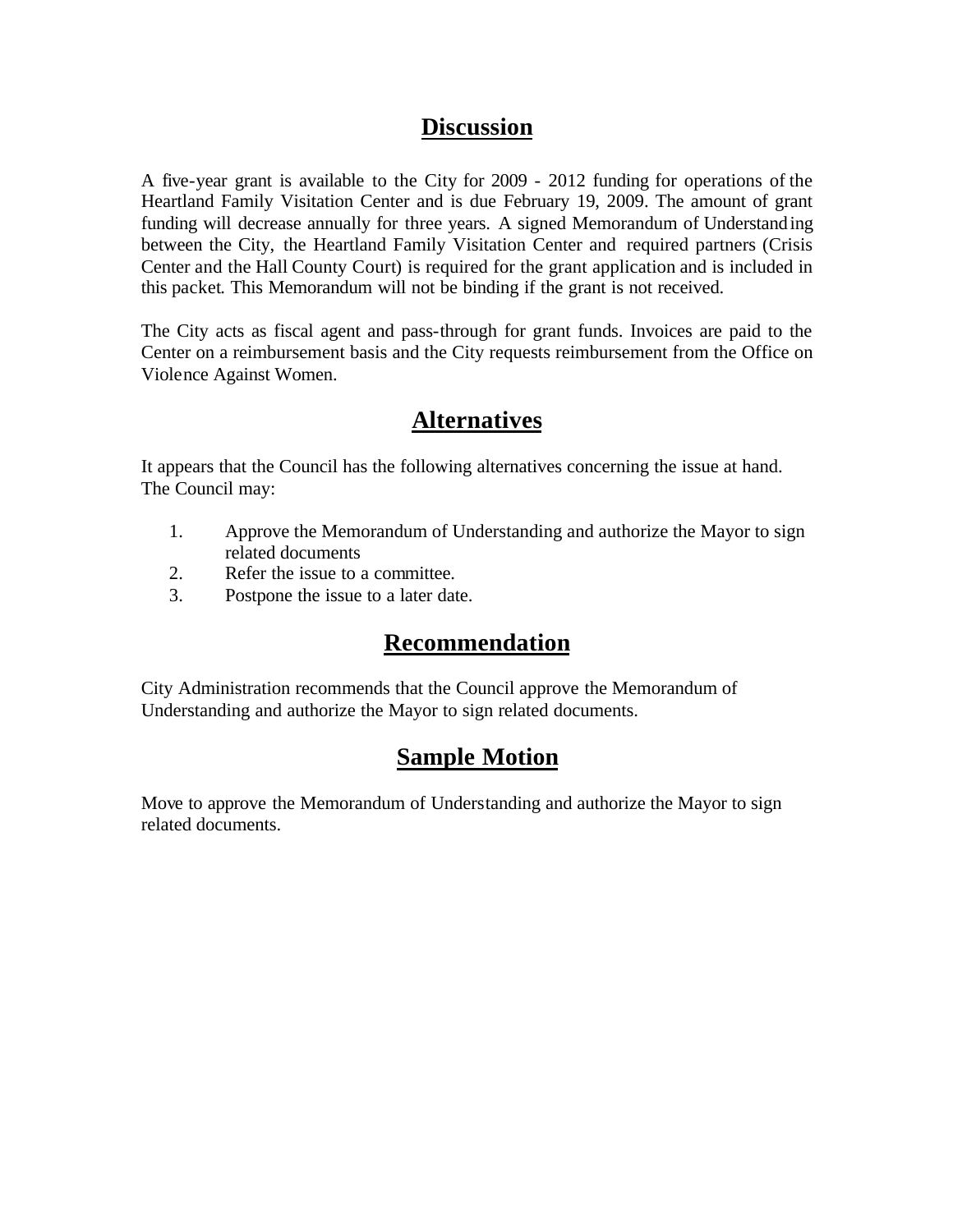### **MEMORANDUM OF UNDERSTANDING SAFE HAVENS: SUPERVISED VISITATION AND SAFE EXCHANGE GRANT GRANT REFERENCE NUMBER: OVW-2009-2014**

This Memorandum of Understanding is approved and executed on this 2009 by THE CITY OF GRAND ISLAND (The City). THE dav of the control of the control of the control of the control of the control of the control of the control o **HEARTLAND FAMILY VISITATION CENTER (Visitation Center), THE CRISIS** CENTER, INC., AND THE HALL COUNTY COURT SYSTEM (The Courts).

#### $\mathbf{I}$ . **Project Description.**

The purpose of this Memorandum of Understanding is to state the general terms, conditions and commitments of respective parties to administer and meet the contract specifications of the Safe Havens: Supervised Visitation and Safe Exchange program grant, awarded to the City of Grand Island by the Department of Justice, Office on Violence Against Woman, This document will outline the understanding between the parties to this agreement to operate a safe place for supervised visitation and safe exchange of children in the event of domestic violence, child abuse, sexual assault, stalking or other difficulties in family dynamics in the city of Grand Island. Hall County, Nebraska and the outlying service area.

The Office on Violence Against Women requires that the grantee (City of Grand Island) enter into a "collaborative working relationship with state and local courts and a nonprofit, nongovernmental entity in the local community to provides local shelters and programs for domestic violence and sexual assault victims". The parties included in this agreement are the City of Grand Island, the Heartland Family Visitation Center. The Crisis Center, Inc., and the Hall County Court.

#### $\Pi$ . **History of Relationship.**

The City of Grand Island collaborated with The Crisis Center, Inc. in 2001 to determine the need for a Supervised Visitation and Exchange Center. As a result, the City applied for and received a Safe Havens: Supervised Visitation and Safe Exchange planning grant in 2003 (2003-CW-BX-0026) and two-year planning/ implementation grant in 2005 (2005-CW-AX-0013.) The Visitation Center began serving clients for supervised visits and exchanges in May 2006.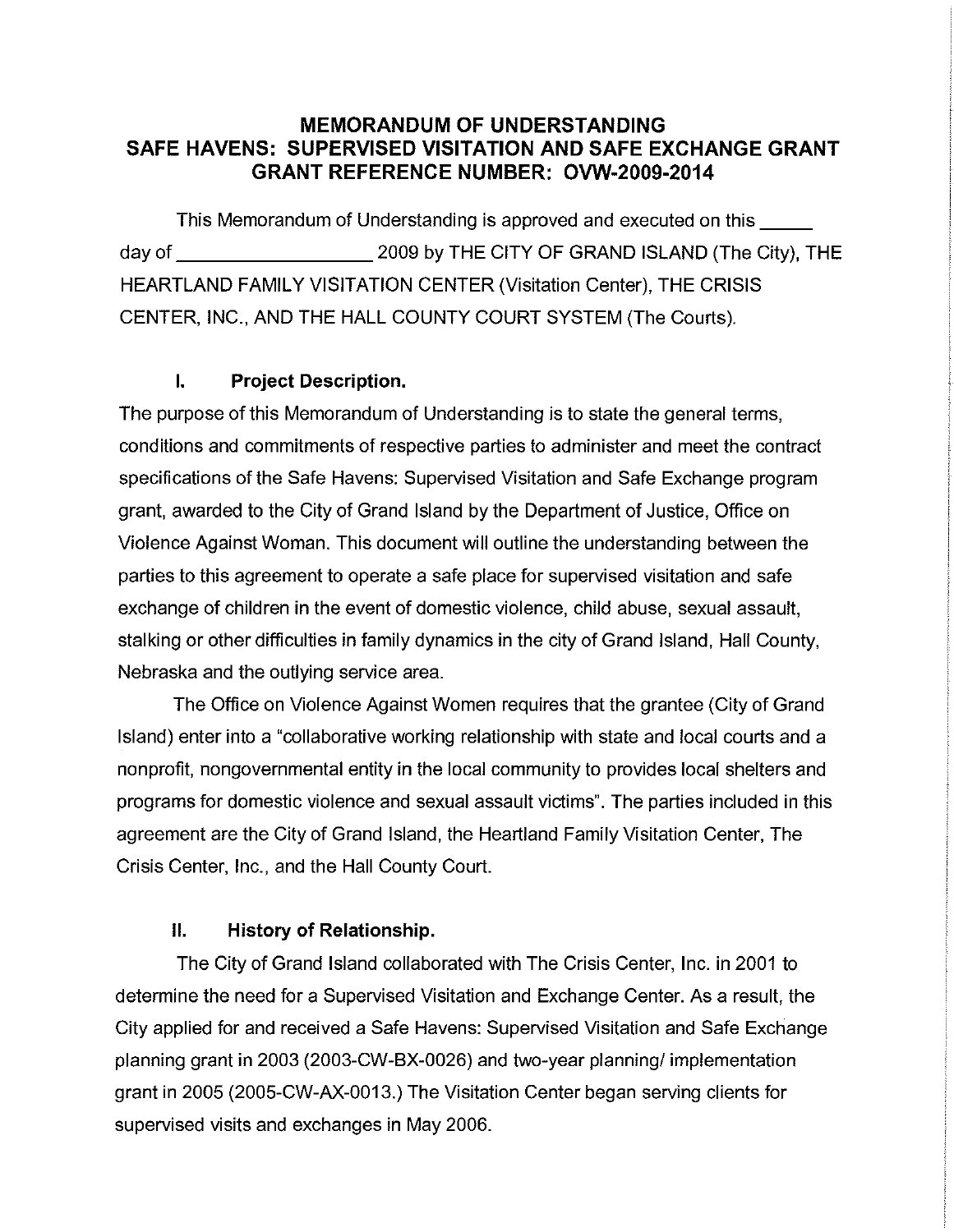Throughout this process, the Visitation Center, Crisis Center, Court representatives, and the Consulting Committee met regularly to define the provision of visitation services to victims of domestic violence. The Crisis Center, Inc. has provided training for Visitation Center staff and Consulting Committee members in the following areas: recognizing signs of domestic violence; methods and strategies for working with victims of domestic violence; and the potential impact of domestic violence on children and battered persons.

Agencies who have participated on the consulting committee include The City of Grand Island, The Crisis Center, Inc., Central Nebraska Child Advocacy Center, The Grand Island Police Department, Nebraska Department of Health and Human Services, a representative from the Nebraska State Legislature, Heartland Court Appointed Special Advocates (CASA), Central Health Center, a private supervised visitation service agency and representatives from the mental health and legal communities. The committee continually evaluates services and makes recommendations for improvement for the protection of victims of domestic violence and their children.

The City of Grand Island, The Heartland Family Visitation Center, and the Community Consulting Committee have an active partnership with the Crisis Center, Inc. and the local court system. Representatives from the Crisis Center and the Hall County Attorney's office attend Consulting Committee meetings and provide valuable input into policies, processes, and unique circumstances associated with supervised visitation in cases of domestic violence.

In May 2006, the Heartland Family Visitation Center incorporated under the laws of the State of Nebraska as a nonprofit, pubic benefit corporation. In December 2008, the Center served its 100<sup>th</sup> family.

#### $III.$ **Development of Application**

The Consulting Committee and Visitation Center Board have worked together in the development of a 2009 OVW Safe Havens grant. There have been a number of program, policy, and financial changes and improvements that have occurred during the past year. Meetings among collaborative partners included representatives from the City of Grand Island, the Heartland Family Visitation Center, The Crisis Center, Inc., Central Nebraska Child Advocacy Center and local court representatives have led to a project

 $\overline{2}$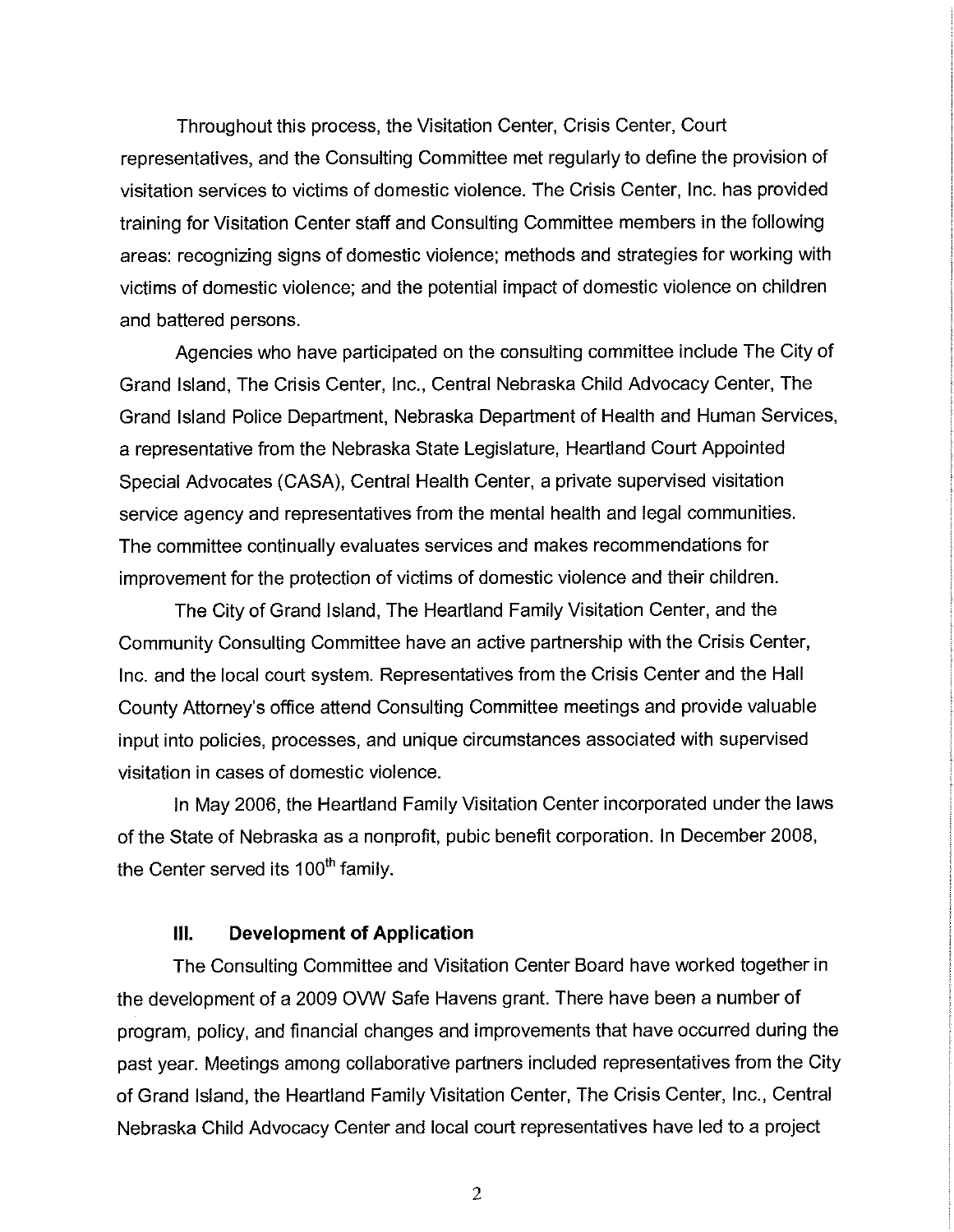plan that specifically considers the needs of victims of domestic violence and their children and defines MOU partner roles.

The Crisis Center is a lead grant partner and has been instrumental in providing ongoing guidance to Center staff in maintaining safety for victims of domestic violence, sexual assault, stalking, and/or child abuse. The Crisis Center has a significant role in Center activities. They provide training and education to Visitation Center staff, courts, and law enforcement, attend OVW and Praxis trainings, make referrals, and participated on the Consulting Committee for the past 5 years.

Recent meetings among the Board of Directors, County and local court representatives, and the Crisis Center have led to the agreements reflected in this Memorandum of Understanding and the submission of the 2009 grant application.

#### IV. Recitals.

WHEREAS, the City of Grand Island, a Nebraska Municipal Corporation, is a unit of local government as identified by the Department of Justice as an eligible applicant, collaborated with The Crisis Center, Inc., the local domestic violence service provider, and applied for Safe Havens grant funds for implementation of a supervised visitation and safe exchange center to be known as The Heartland Family Visitation Center in accordance with a plan developed under Safe Havens planning and implementation grants 2003-CW-BX-0026 and 2005-CW-AX-0013 from the Office on Violence Against Women:

WHEREAS, the Department of Justice encouraged all applicants for the Safe Havens grant to enter into a collaborative working relationship with state or local courts and a non-profit, non-governmental entity in the local community;

WHEREAS, the Community Based Consulting Committee feels very strongly that the visitation center is urgently needed in our community to meet the needs of victims of domestic violence, child abuse, sexual assault and stalking;

WHEREAS, the Heartland Family Visitation Center has incorporated as a 501(c)(3) non-profit entity and has established a governing Board of Directors;

NOW, THEREFORE, IT IS HEREBY AGREED AS FOLLOWS:

#### V. **Roles and Responsibilities**

 $\overline{3}$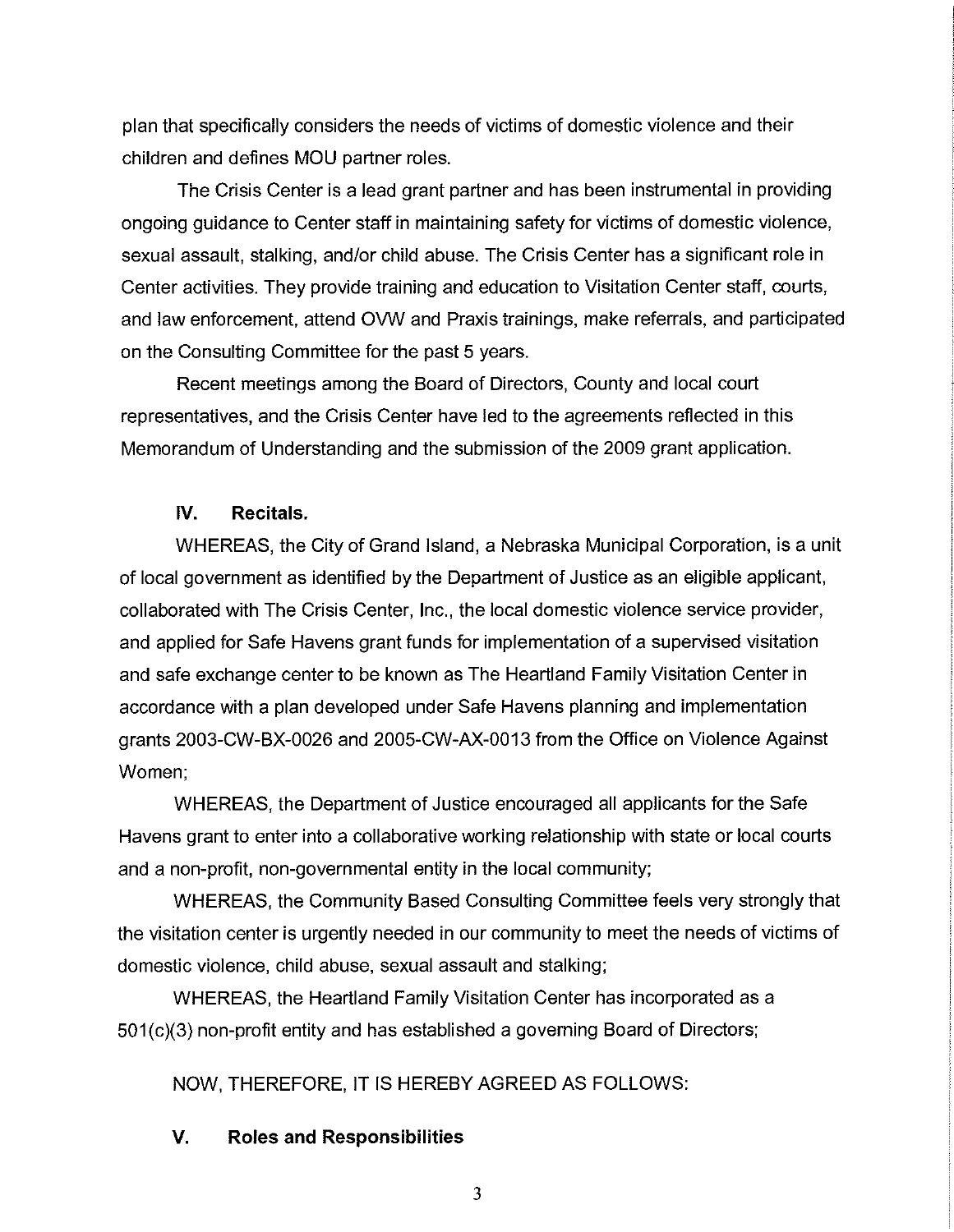## City of Grand Island, Hall County, Nebraska will

- Act as the fiscal agent for the cooperative agreement;
- Ensure compliance with spending and reporting requirements of OVW;  $\bullet$
- Support the collaborative efforts of the project by providing meeting space;  $\bullet$
- Designate staff members from appropriate departments (i.e. the Police Department and Community Development Division) to participate on the Community Consulting Committee; and
- Allow staff to attend trainings provided by OVW and/or technical assistance providers for OVW.

## The Crisis Center, Inc., the local Community Domestic Violence Agency, will

- Collaborate with Director and staff of the Heartland Family Visitation Center to update and coordinate training curriculum to be utilized by both organizations in training of staff and volunteers to raise awareness about domestic violence and supervised visitation and safe exchange;
- Work with Heartland Family Visitation Center staff to improve policy and protocols related to staff attendance at court hearings and initial contacts of potential clients for the benefit of both organizations;
- Refer all domestic violence victims with children in need of supervised visitation or exchange services to Heartland Family Visitation Center. The Crisis Center staff agrees to provide relevant case information to the staff of the supervised visitation and safe exchange center with the consent of the client, and to followup on the outcome of referrals;
- Work with Visitation Center staff to promote training/education of local law  $\bullet$ enforcement agencies and court representatives regarding domestic violence issues and supervised visitation:
- Appoint a domestic violence advocate and/or other direct service provider to participate in the monthly meetings of the Community Consulting Committee; and
- Allow staff to attend trainings provided by OVW and/or technical assistance  $\bullet$ providers for OVW.

### The Heartland Family Visitation Center will

Dedicate all employed staff members and volunteers to provide supervised  $\bullet$ visitation services to families impacted by domestic violence, child abuse, sexual assault, and stalking;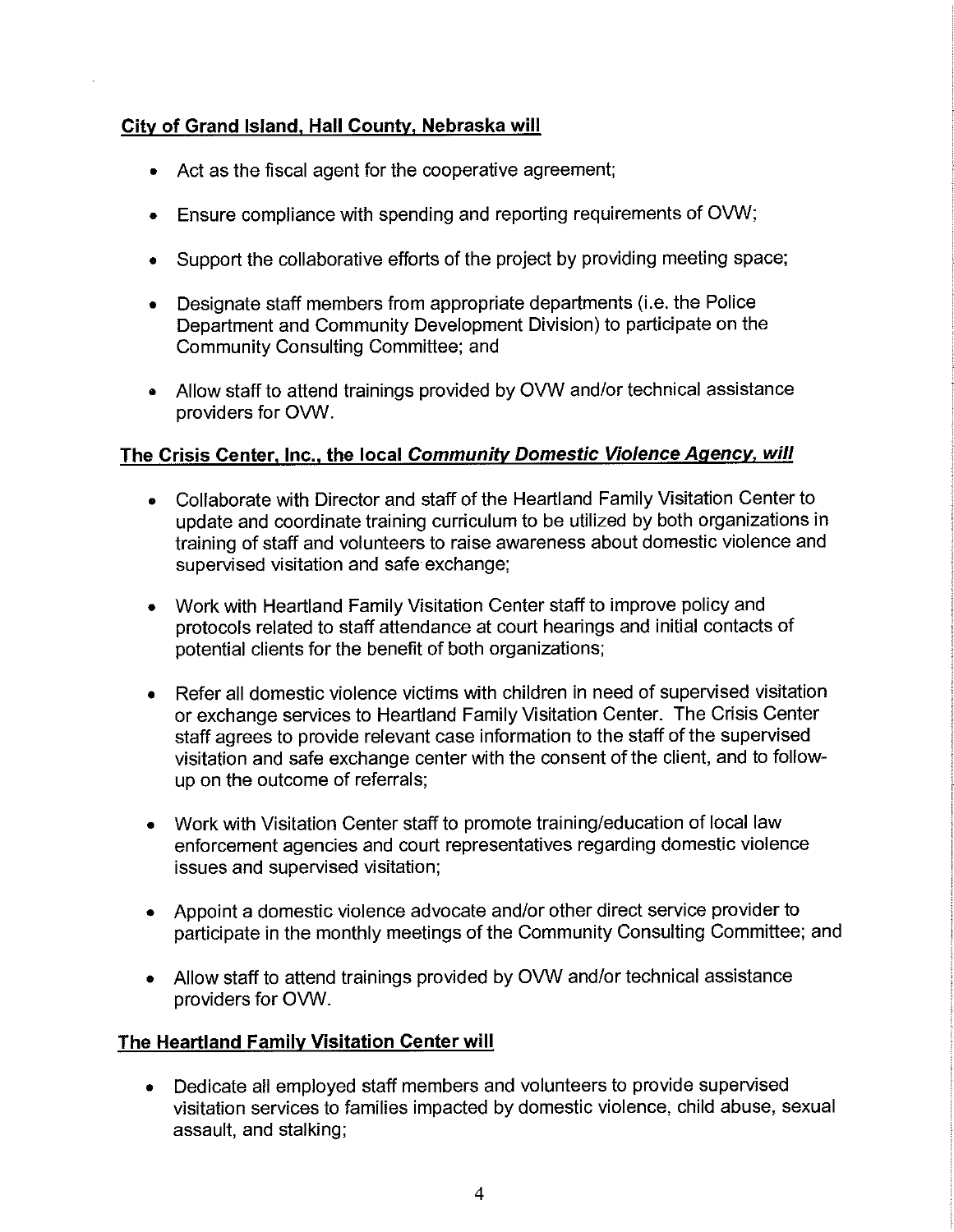- Support growth of the collaborative effort and supervise all Visitation Center  $\bullet$ activities:
- Submit program evaluation information to the fiscal agent as required by OVW;
- Submit financial documentation for accounting as needed;
- Maintain confidentiality about individuals and families using Visitation Center Services:
- Provide facilities (e.g. rooms, enclosed playground, etc.) for program service objectives;
- Collaborate with Director and staff of The Crisis Center, Inc. to update and coordinate training curriculum to be utilized by both organizations in training of staff pertaining to issues of domestic violence and supervised visitation and safe exchange;
- Monitor policy and protocols related to staff attendance at and involvement with  $\bullet$ court hearings and initial contacts of potential clients for the benefit of both organizations; and
- Attend trainings provided by OVW and/or technical assistance providers for OVW.

### Hall County Court, Local Court System, will

- Participate in the Consulting Committee meetings of the collaborative partners as are currently taking place via a representative from the Hall County Attorney's Office that will act as a liaison/representative for both the Hall County Courts and the Hall County Attorney's Office;
- Submit referrals and relevant case information to the staff of The Heartland Family Visitation Center, and follow-up on the outcome of the referrals;
- Provide training for community collaboration partners on the legal system and its  $\bullet$ role in working with victims of domestic violence, child abuse, sexual assault, and stalking:
- Participate in training opportunities made available through the collaborative partnership pertaining to all issues surrounding supervised visitation and safe exchange services and family violence; and
- Attend trainings provided by OVW and/or technical assistance providers for  $\bullet$ OVW.
	- VI. Time Line.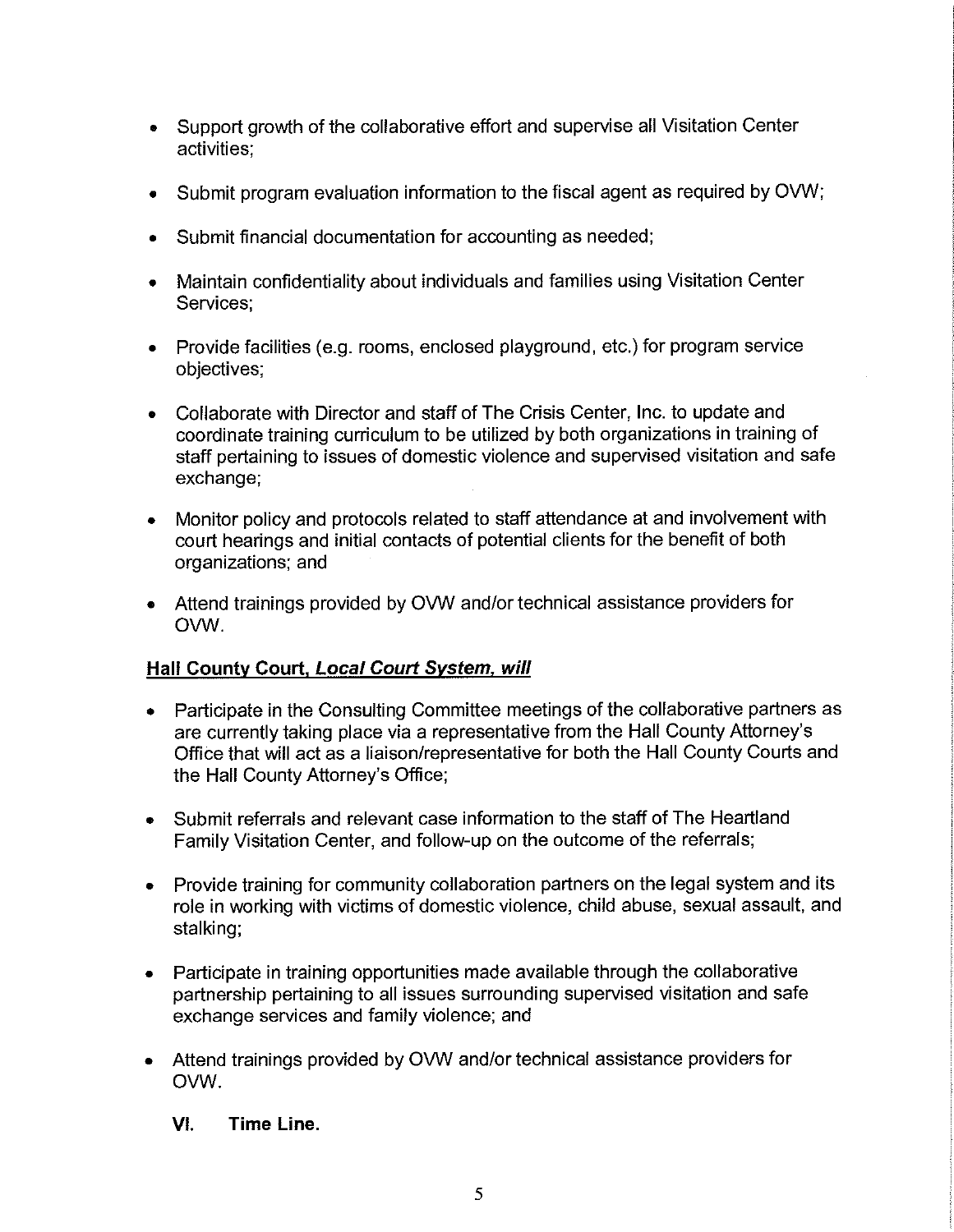The roles and responsibilities described above are contingent on the City of Grand Island, Hall County, Nebraska receiving the funds requested for this project in the OVW grant application. The beginning and ending dates of this collaborative effort would coincide with the OVW approved grant period, including the general grant period of September 1, 2009 to August 30, 2012 and any subsequent extension or amendment as approved by OVW. Any previously approved MOU will become null and void as of the effective date of this document.

Nothing in this MOU is intended to create a legal partnership, joint VII. venture, or agency relationship between the parties.

The City of Grand Island reserves the right to withdraw from participation VIII. in this agreement at any time during the grant period.

#### **Future Amendments.** IX.

Occasionally the undersigned may jointly desire to amend the terms of this Memorandum of Understanding for any future agreement. Such consent shall not be unreasonably withheld but must be acknowledged in writing by all original parties to this Memorandum of Understanding before going into effect.

### **APPROVAL**

We, the undersigned have read and agree with this MOU. Further, we have reviewed the portion of the proposed project budget pertaining to the collaborative effort described here, and approve it.

| <b>Cody Van Winkle, Director</b>           | <b>Philip Martin</b>           |
|--------------------------------------------|--------------------------------|
| <b>Heartland Family Visitation Center</b>  | <b>Hall County Court Judge</b> |
| Date ________________________________      |                                |
|                                            |                                |
| <b>Shellie Pointer, Executive Director</b> | Margaret Hornady, Mayor        |
| The Crisis Center, Inc.                    | <b>City of Grand Island</b>    |
|                                            |                                |
| <b>ATTEST:</b>                             |                                |

RaNae Edwards, City Clerk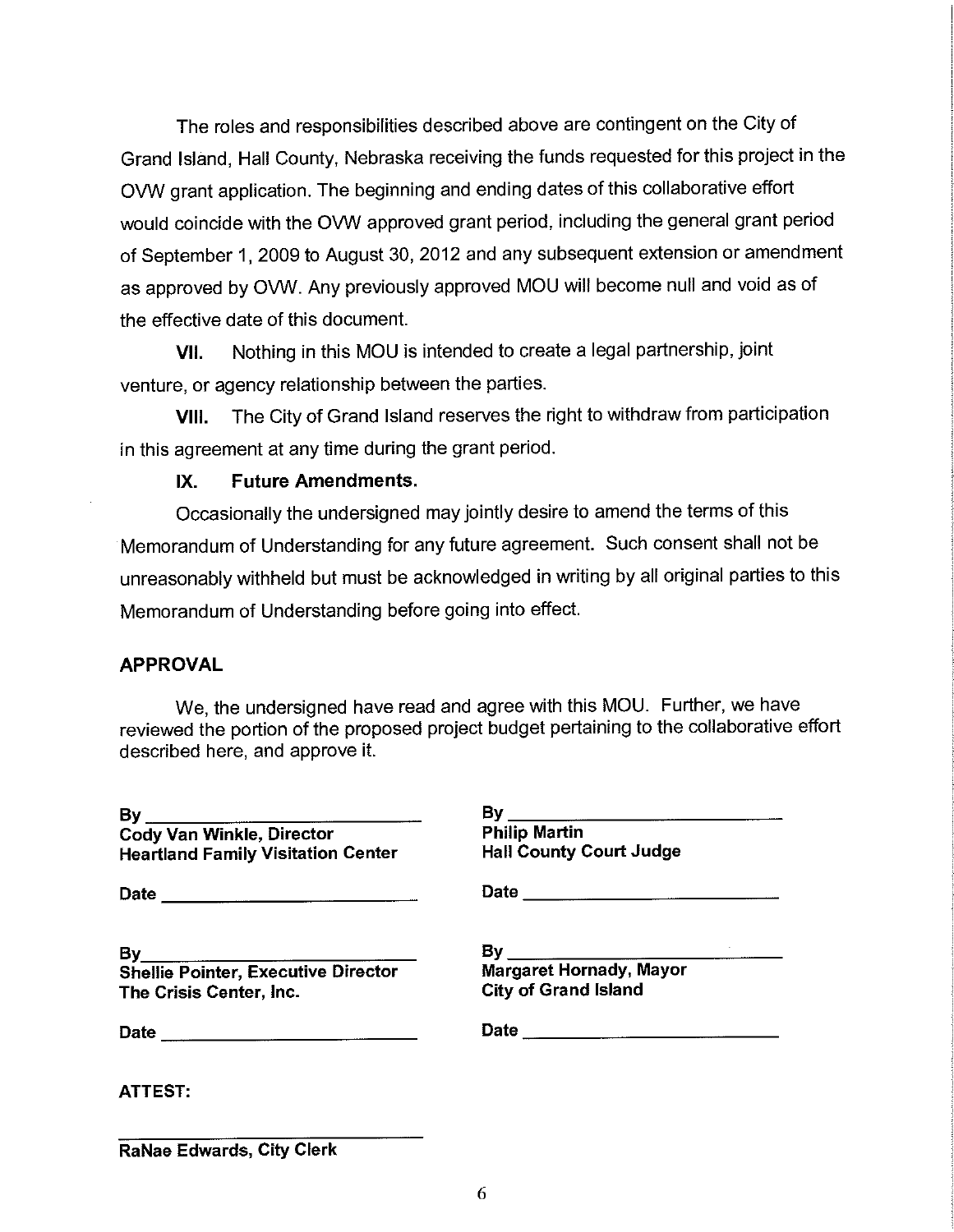### R E S O L U T I O N 2009-27

WHEREAS, the Office on Violence Against Women offers grant funding for Safe Havens Supervised Visitation and Exchange Programs that enable communities to provide supervised visitation and safe exchange of children, by and between parents, for families with a history of domestic violence, child abuse, sexual assault, or stalking; and

WHEREAS, grant funding for such program is available to local governments that propose to enter into a collaborative working relationship with state and local courts and a nonprofit, nongovernmental entity in the local community that provides local shelters and programs for domestic violence and sexual assault victims; and

WHEREAS, grant funding received to date has allowed a downtown location to be secured and has enabled the Heartland Family Visitation Center to open a supervised visitation and exchange center to provide safe exchanges and monitored visits for families with a history of domestic violence, child abuse, sexual assault, or stalking; and

WHEREAS, additional funding is now being sought to assist in the costs associated with operating such facility; and

WHEREAS, a Memorandum of Understanding between the City, the Heartland Family Visitation Center, The Crisis Center, Inc., and the Hall County Court System is required to set out the responsibilities of each party with respect to supporting the Visitation Center and helping to meet grant goals and objectives; and

WHEREAS, the City Attorney has reviewed and approved such Memorandum of Understanding.

NOW, THEREFORE, BE IT RESOLVED BY THE MAYOR AND COUNCIL OF THE CITY OF GRAND ISLAND, NEBRASKA, that:

1. The City of Grand Island is hereby authorized to submit a grant application and related documentation to request funding from the Office of Justice Programs through the OJP Grants Management System for the Safe Havens Supervised Visitation and Safe Exchange Grant Program, Office on Violence Against Women.

2. The Memorandum of Understanding between the parties identified above is hereby approved for the use of Safe Havens grant funds to implement and operate a supervised visitation and safe exchange center as outlined in the document.

3. That the Mayor is hereby authorized and directed to execute the grant application and the Memorandum of Understanding on behalf of the City of Grand Island.

> Approved as to Form  $\alpha$ February 6, 2009 ¤ City Attorney